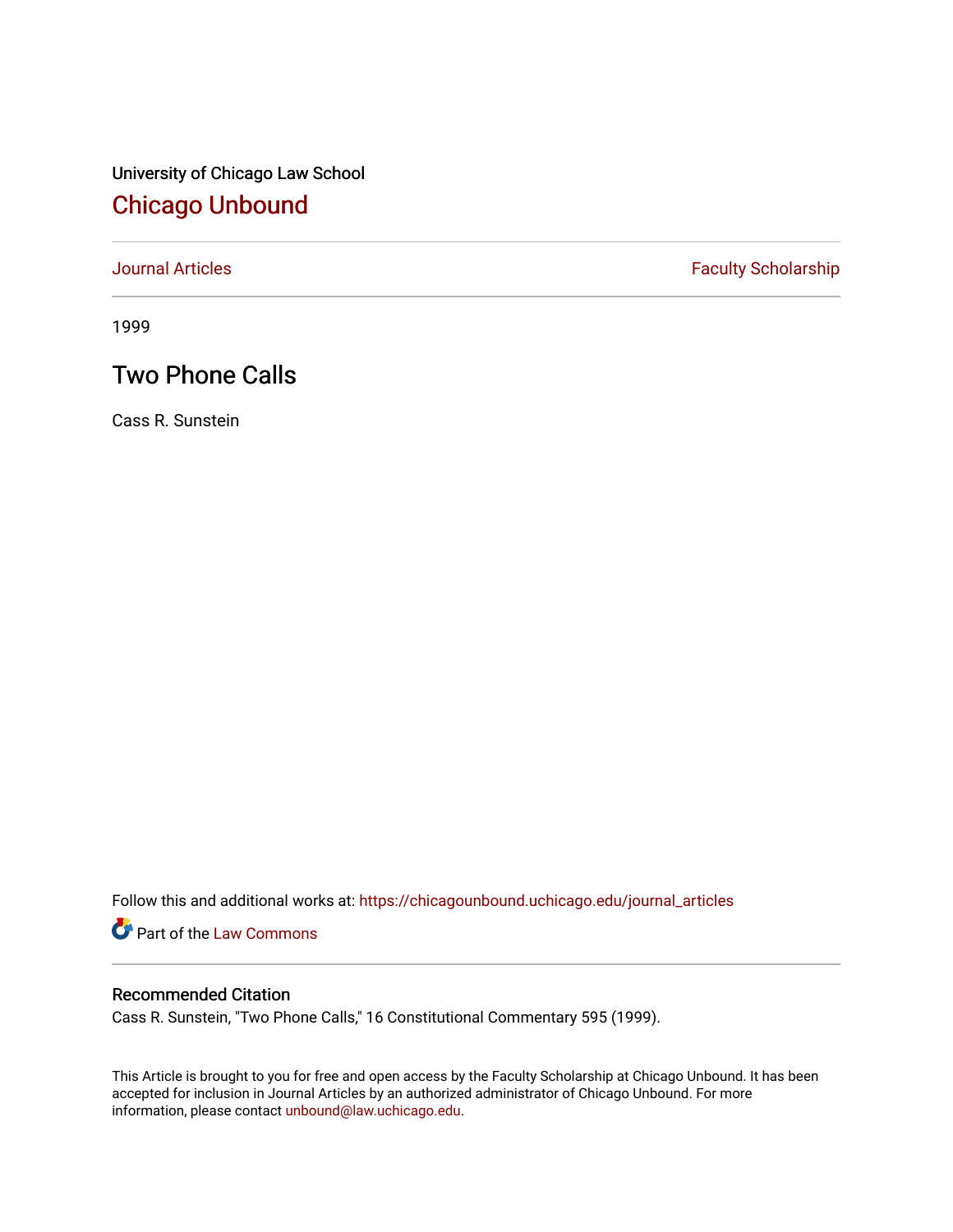## TWO PHONE CALLS

*Cass R. Sunstein'*

June 16,2036

Dearest Helen:

Here you are, about to graduate from law school, and your old grandfather is awfully proud of you. I remember the day you were born-yes, yes, as **if** it were yesterday, it's true. And I remember the first day—were you six?—that you held a tennis racquet in that strong right hand. From the determined expression on your face, I had a hunch that you might be a lawyer. I can't tell you how thrilled I am, and how proud I am, that you're graduating.

I haven't gotten you a proper present. But I do have something for you-a story, an old one, and one that I haven't told anyone before. In just two weeks, after all, it's going to be the 50th anniversary of *Bowers v. Hardwick,* and there's going to be a big celebration, and I don't think my old boss Lewis Powell (younger then than I am now!) would mind.

Janet and I, and the others, have kept it secret for all these years, and I must tell you that I'm pleased about that. But it's time, I think.

It was a warm spring morning when Justice Powell called me into his office. "This is a hard case for me," he said, "because I've never met a homosexual." Of course I was stunnedhow could he possibly think that? $-$ but at first I kept my silence, even though several of Justice Powell's own law clerks had been gay. I really wasn't sure what to do. But that afternoon I talked to my co-clerk Janet, and after a lot of soul-searching and a good, long, hard talk, we decided that the Justice (that's what we

595

<sup>1.</sup> Karl N. Llewellyn Professor of Jurisprudence, University of Chicago.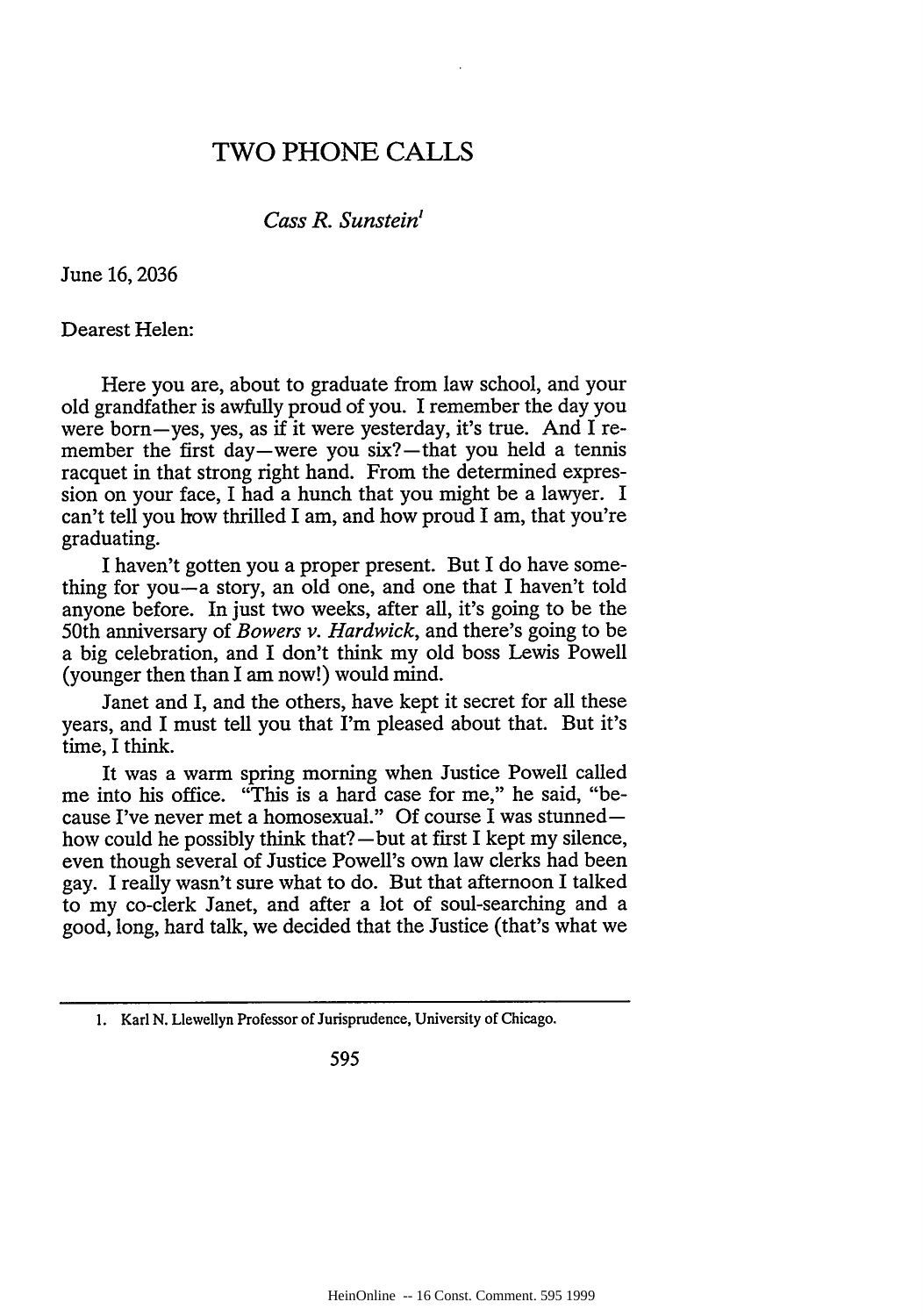called him) could not be asked to decide this case without knowing a little more.

So we took a big risk. We called two of his gay clerks and asked if we could tell the Justice that he had indeed met a homosexual, or two, or more.

Please don't be shocked that we did this, Helen. Maybe it wasn't exactly ethical, but we didn't tell our predecessors anything about the *Hardwick* case, or anything about our discussions with Justice Powell about the legal issues involved. We disclosed no inside information. We were just asking whether the closet might be opened a little bit. (You might not know what that means. The "closet" is the term that was used to mean where gay people stayed, when they kept secret the fact that they were gay. This must seem mysterious to you, I know.) We wanted the Justice to know a bit more than he did. We actually thought that it was *relevant.*

Anyway we got their permission, and the next morning, at **10** am, we went into the Justice's office and said, in brief, "We think you ought to know that you have met a homosexual, or two, or more. In fact some of your own clerks have been homosexuals." And then we named two of them. Well, the Justice was stunned. For a while he was silent. Then he said, very slowly, "Why didn't I know?" And then, a little angrily: "Why didn't they tell me?" And then, with some grief, and quietly: "Oh my." And then, very firmly: "I need to be alone now."

I never knew what happened next. But I know that Justice Powell stayed in his office, alone, for nearly three hours. We were all told that he was "not to be disturbed." I believe that he  $\text{did}$  a lot of thinking. I also suspect—though I'm not sure—that he called the two clerks we mentioned.

As you know, Justice Powell was a crucial vote in *Bowers v. Hardwick,* striking down that Georgia sodomy statute. What you don't know is the firmness with which he stood by his vote, in the face of frequent, and sometimes severe, entreaties from his conservative colleagues. But everyone respected Lewis Powell. And I think that those famous passages about discrimination and secrecy in Justice Blackmun's majority opinion had a lot to do with Justice Powell's thinking about the case. And my private hunch is that Justice O'Connor would have voted with Justice White if not for Justice Powell's private eloquence, and intense feelings, about the rights involved.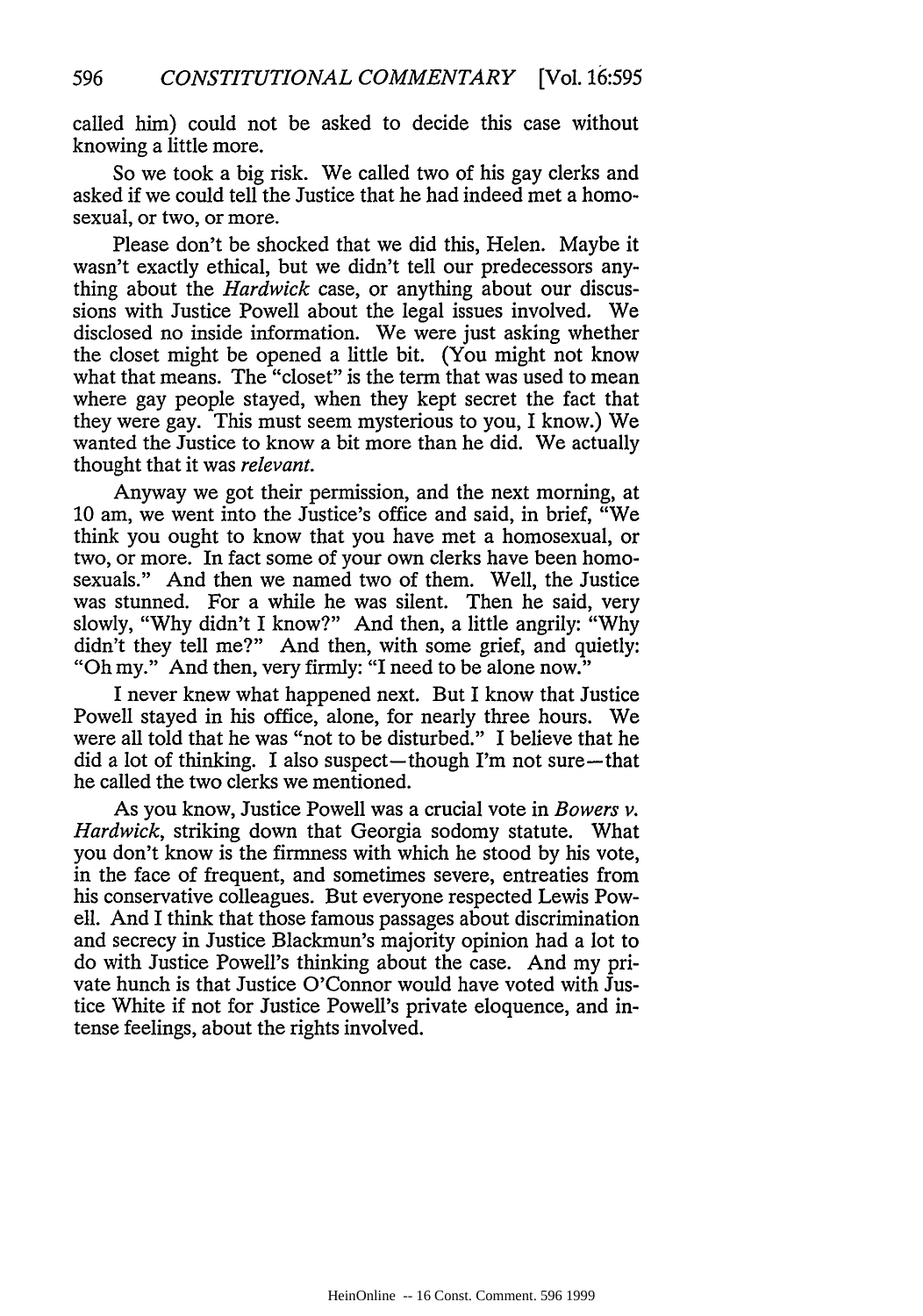Well, what happened next is on the public record; but it must seem like ancient history to you! Many people celebrated the outcome as a great day for civil rights, and Michael Hardwick was on the cover of all the leading magazines, and he soon became a hero and a celebrity. President Reagan denounced the Court's decision and denounced the Court as a whole, and he strongly supported the Defense of Marriage Amendment, which became a focal point of public debate for the next decade. President Hatch—what a firebrand!—had two pretty successful terms, defeating a mealy-mouthed Southern Democrat (what was his name?), who simply would not take a clear stand for, or against, the *Hardwick* decision.

You know, Helen, I actually thought the Defense of Marriage Amendment would finally pass under President Quayle (boy was he a canny politician). But the key states-New York, California, New Jersey, Illinois, and Michigan-somehow stood firm. Bless those framers; it's awfully hard to change the Constitution.

You're too young to know this, at least not in any detail, but 1990-2010 was a grim time for this wonderful country. There was a lot of anti-gay violence, and some governors seemed to think that that was just fine. Though the public would not repudiate *Hardwick,* the whole cause of civil rights was on thin ice. When President Quayle abolished affirmative action in 2003, the country seemed to me in big trouble. And the deficit went completely out of control; that was the most serious problem, I think. People were awfully worried about the economy, and the recession of the mid-1990s-some called it a depression-was bound to make it a bad period for civil rights.

It certainly took a while, but as this country always does, we got back on track. Old Man Bradley finally made it to the White House—the first Democrat since Jimmy Carter; imagine that! $$ and he certainly did a wonderful job. And now the Civil Rights Act bars discrimination on the basis of sexual orientation. Justice Powell certainly could not have imagined that-or that *Bowers v. Hardwick,* his pride and joy, would be invoked in the President's signing statement! And to think that now *everyone* thinks that *Hardwick* was right, that it stands with *Brown* itself as a symbol of constitutional justice-Helen, I have to tell you, that's the hardest thing for your old grampa to believe.

I don't know if you study this in law school, but Lewis Powell did us proud. Before he died, he said in an interview that his